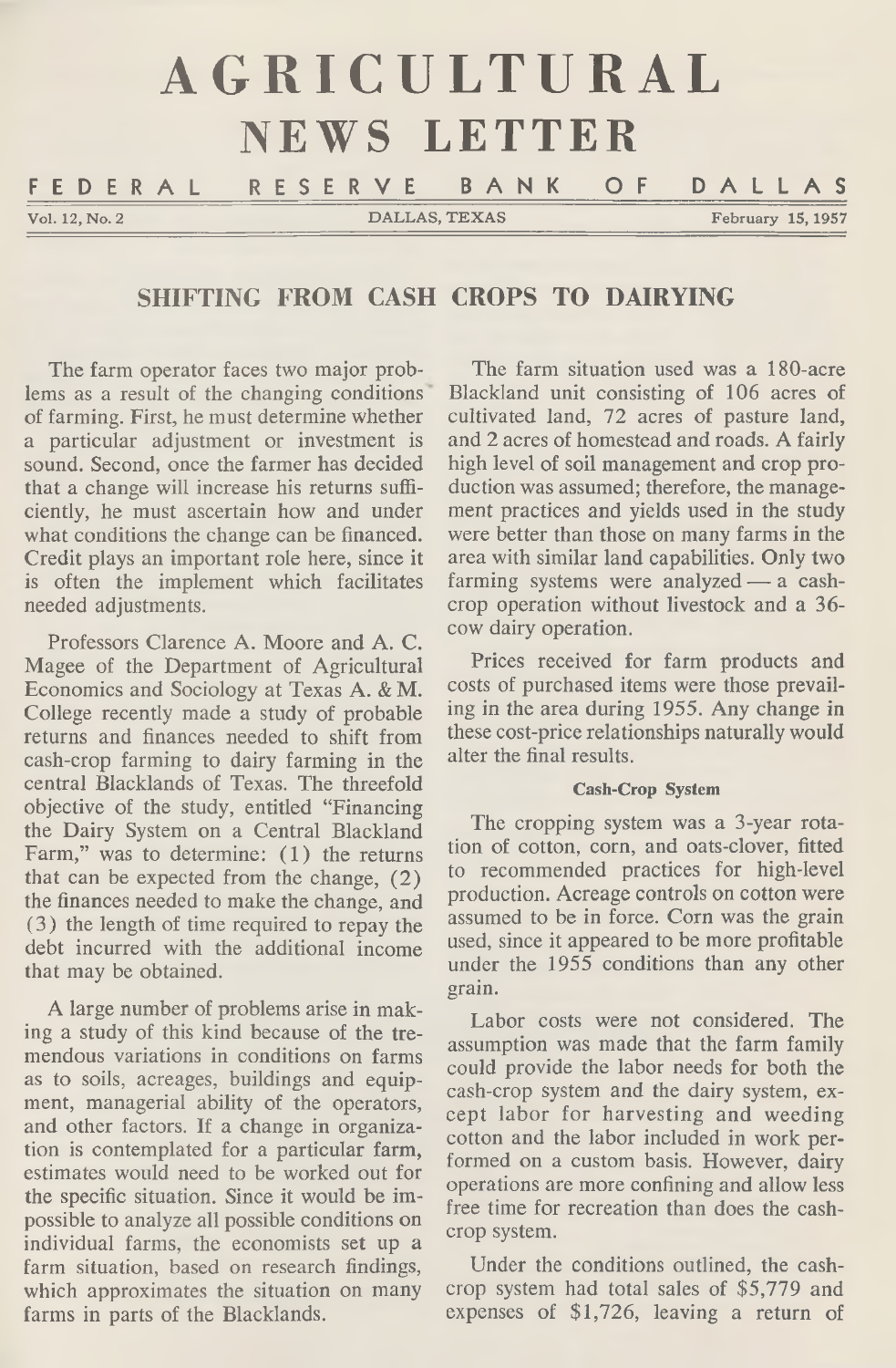\$4,053. Reduced yields or lower prices than those used in the study would result in less return; if the converse were the case, higher returns would be realized.

### **The Dairy System**



In order to make the change from a 180-acre cash-crop farm to a 36 cow dairy with an average annual produc-

tion per cow of 9,000 pounds of milk, an initial investment of \$21,075 would be needed. Almost half the total investment required was for the outright purchase of the dairy herd. (Limited information seemed to favor outright purchase of the dairy herd for the full-scale operation, rather than building up the milking herd over a period of years.) In addition to the dairy herd, the more costly investment items needed were the dairy barn, feeding barns, and feed storage structures.

The cropping system was planned to provide grazing, hay, and roughage for the dairy herd; concentrates for the cow herd were purchased. Thirty acres of Sudan and 41 acres of forage sorghum were planted on the acreage formerly devoted to corn and cotton; the 35 acres of oats-clover were unchanged.

Gross income from the dairy totaled \$16,810, and expenses were \$7,989, leaving a return of \$8,821.

### **Comparison of Returns**

In this study, the change from a cash-crop operation to a 36-cow dairy setup yielded \$4,768 in additional returns. The amount represents a return of 22.6 percent on the investment of \$21,075 needed to make the change, and about *AV2* years would be required for the additional net returns to equal the cost of the change-over.

The results would be changed substantially if production were above or below the 9,000-pound output per cow assumed for this study. The greatest changes in expenses would result from differences in the cost of purchasing the dairy herd and expenditures for feed, since both costs vary directly in relation to the productivity of the cows.

If the annual productivity per cow is 7,000 pounds of milk, the farmer converting from a cash-crop system to a dairy system can expect only \$1,526 of additional net income. With a level of 12,000 pounds per cow, the farmer can expect as much as \$9,592 of additional net income annually.

Net returns from either cash-crop farming or dairying will vary substantially as a result of relative changes in prices for crops and milk. For example, milk prices in the Blacklands from 1948 through 1955 ranged from 18 percent below to 14 percent above the average prices received for cash crops in the area in 1955. Using these extremes in price relationships and assuming that cashcrop prices remain at 1955 levels, the additional returns of converting from cash-crop farming to a 36-cow dairy with cows producing an average of 9,000 pounds of milk annually would have varied from \$1,742 to

TIME AND ANNUAL PAYMENTS REQUIRED TO LIQUIDATE AN AMORTIZED DEBT INCURRED IN CHANGING FROM CASH-CROPPING TO DAIRYING

|                                                                                                                                                                                       |  |  |  |  |  | PRODUCTION LEVEL OF DAIRY HERD            |                                 |                                 |  |  |
|---------------------------------------------------------------------------------------------------------------------------------------------------------------------------------------|--|--|--|--|--|-------------------------------------------|---------------------------------|---------------------------------|--|--|
| Item                                                                                                                                                                                  |  |  |  |  |  | $7,000$ pounds<br>per cow                 | $9,000$ pounds<br>per cow       | $12,000$ pounds<br>per cow      |  |  |
| Initial cost of change-over<br>Amount of loan <sup>1</sup> ,<br>Additional net returns <sup>2</sup> .<br>Liquidation of loan (amortized) <sup>3</sup><br>At 6 percent interest        |  |  |  |  |  | \$17,475<br>$\frac{$13,100}{}$<br>\$1,526 | \$21,075<br>\$15,800<br>\$4,768 | \$24,675<br>\$18,500<br>\$9,592 |  |  |
| Number of annual payments.<br>Amount of annual payment $\ldots$ $\ldots$ $\ldots$ $\uparrow$ 1,480<br>At 8 percent interest<br>Number of annual payments.<br>Amount of annual payment |  |  |  |  |  | 16<br>\$1,480                             | \$4,560<br>\$3,958              | \$6,921<br>\$ 7,178             |  |  |

1 Three-fourths of the initial cost rounded to the nearest \$100.<br>ª Additional net returns expected from changing from cash-crop farming to a 36-cow dairy at 1955 prices.<br>ª Assuming annual payments do not exceed the expec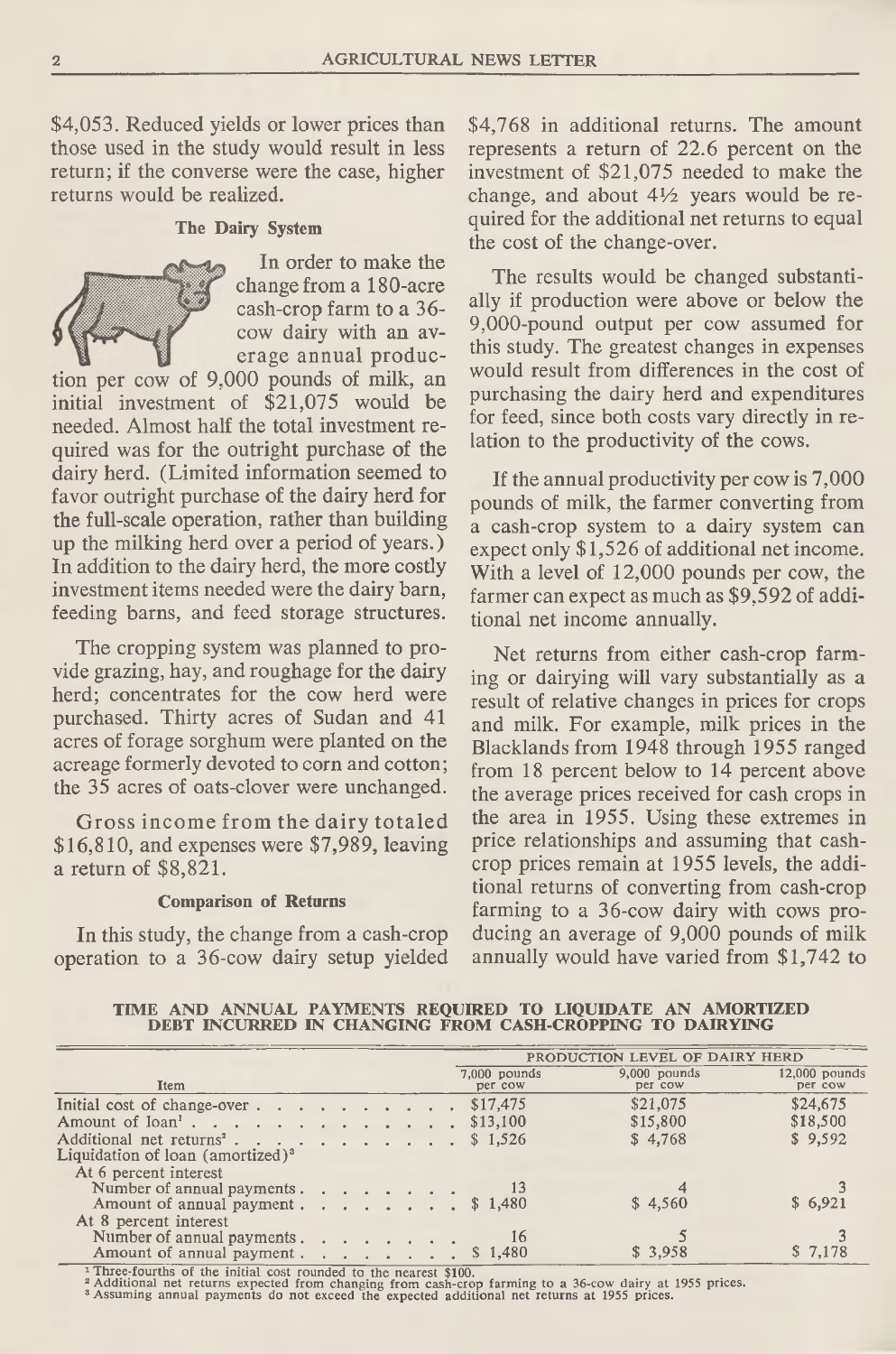\$7,121, compared with \$4,768 for 1955 price relationships. This variation in returns emphasizes the care needed in selecting the prices to be used in determining whether a major change in farming systems is warranted.

#### **Financing the Adjustment**

A change from cash-crop to dairy farming should prove profitable to the central Blacklands farmer who has good management ability and a farm similar in type and size to that outlined in this study. In most cases, a farmer would have to obtain credit to make the changes involved in converting from a cash-crop system to a complete dairy operation. Usually, he would expect to make repayment of credit from the additional returns.

Often, the lending agency requires the farmer to provide some of the initial outlay for the change-over. In this study, it was assumed that the farmer would provide onefourth of the initial cost, and a lending agency would provide the remainder. The time required to amortize the debt from additional returns would vary from 3 years to 16 years under the situation prevailing in 1955, depending upon the productivity of the cows and the rate of interest on the loan.

In the study, the additional returns that can be expected from a change-over to dairying are average returns and, as indicated earlier, can vary substantially. This variation in returns should be taken into consideration when the loan is made.

Messrs. Moore and Magee point out two possibilities in coping with variations that might occur in net returns: (1) the term of the loan could be lengthened, thereby reducing the annual amortized payments; or (2) a flexible repayment plan could be used, with the amount of annual payments set at a reasonable proportion of the realized net returns each year.

### **Turkey Troubles**

Turkey producers will need to keep well informed in order to market their 1957

turkey crop at a profit, according to Extension poultry marketing specialist F. Z. Beanblossom and Extension economist John G. McHaney.

Government purchases through the school lunch program eased last year's supply situation somewhat; yet, little or no profit was realized from turkey enterprises. Feed-dealer credit featuring risk-sharing plans for financing production may influence farmers to continue turkey production at a high rate during 1957, although prices received for the record crop last year were the lowest in several years.

Both national and state testing reports indicate an increase in the number of breeder hens for 1957. In Texas on December 15, 1956, 40 percent more hens had been tested than by the same date in 1955. Reports of the United States Department of Agriculture indicate that the Nation's farmers intend to hold 16 percent more heavy breeder hens and 3 percent fewer light breeder hens for the production of eggs and poults in 1957.

The current trend of selling turkeys the year-round, instead of only during seasonal holiday periods, may relieve some of the pressure from the expected large sales of 1957-crop turkeys. However, the specialists warn that such action will not completely solve the marketing problem of surplus production.

## **Drought-Feeding Cattle**

The Oklahoma Agricultural Extension Service makes the following suggestions for drought-feeding beef cows and heifers.

1. *Feed at least the minimum roughage requirements.* One pound of roughage per 100 pounds of body weight is the absolute minimum for the proper function of the digestive system. Two pounds of roughage per 100 pounds of body weight should be sufficient to meet maximum energy requirements. As long as minimum roughage requirements are met, 1 pound of grain can be substituted for 2 pounds of roughage.

2. *Feed an adequate amount of protein* because most roughages are not providing